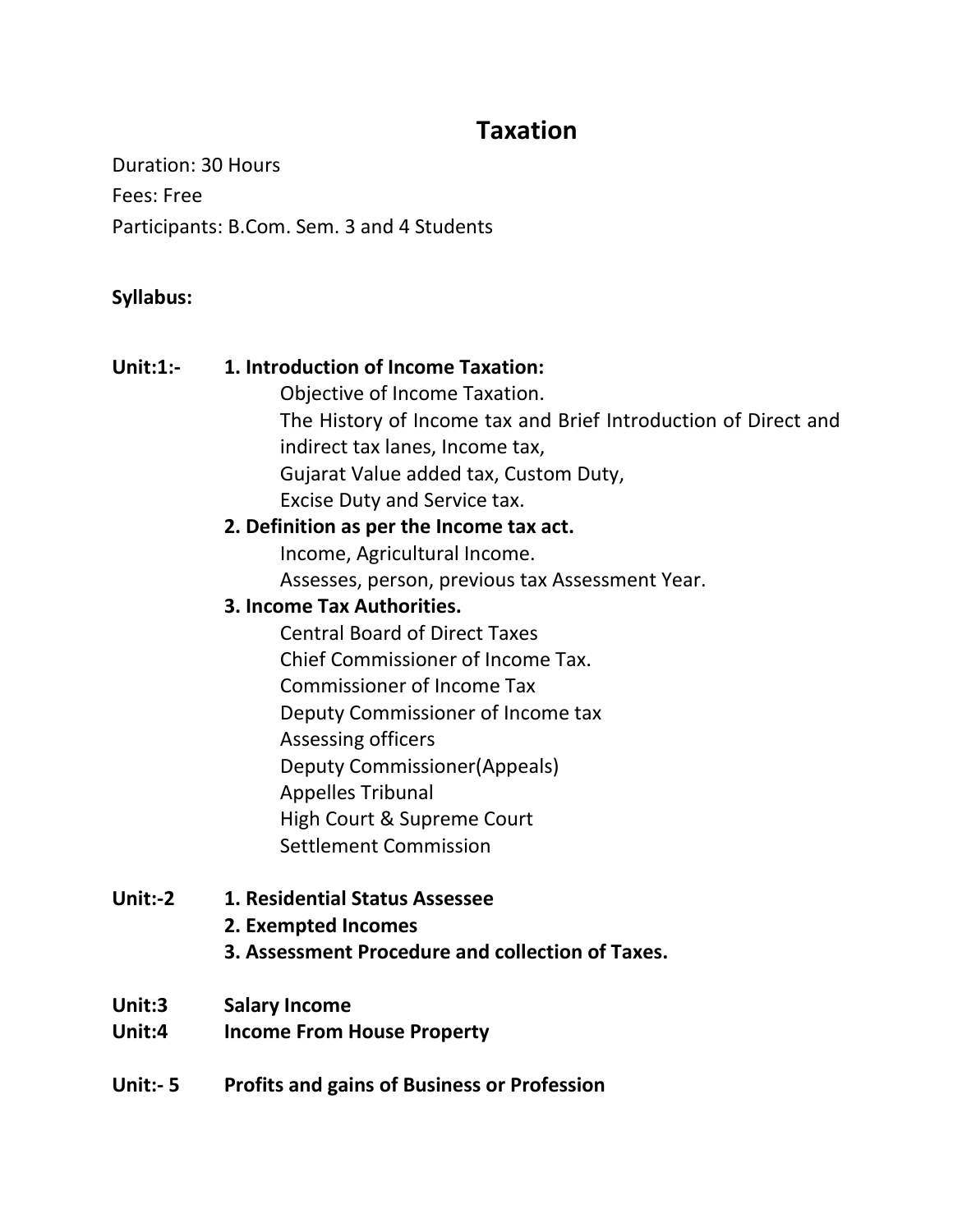| Unit:-6.   | 1. Capital Gains                              |
|------------|-----------------------------------------------|
|            | 2. Income From other Sources                  |
| Unit: $-7$ | <b>1. Deductions and Reliefs</b>              |
|            | 2. Computation of Total Income of Individuals |
| Unit:8     | <b>Goods and Service Tax [GST]</b>            |

## **Outcome:**

- 1) Prepares students for professional qualification in taxation, finance and accounting.
- 2) They will get knowledge of rules related Pan card, TDS, GST, Income tax forms, return and online taxation services.
- 3) They also get Knowledge of brief history of Income tax, GVAT, custom duty, excise duty , service tax and other recent Laws related to tax.
- 4) They can also compute agriculture income, non taxable Income, deductable Income, exempted Income and Income from the five heads of Income tax.
- 5) Helps students to get job of taxation in various field.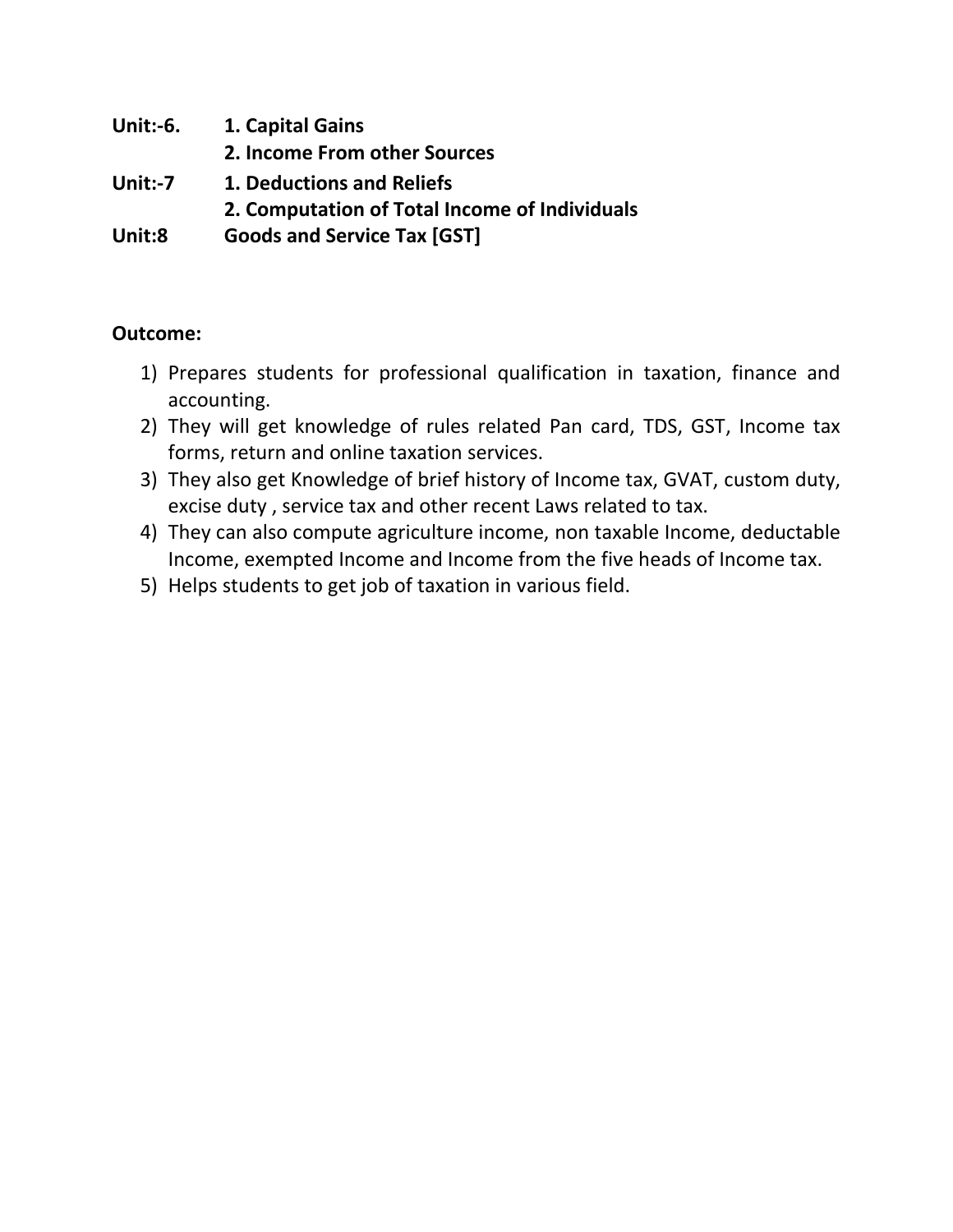|          |          | <b>TAXATION 2019/20</b>                                                                      |
|----------|----------|----------------------------------------------------------------------------------------------|
| Number   | Roll NO. | Student's Name<br>2396 PRAJAPATI MESHWABEN BHUPENDRABHAI                                     |
| 1        |          | 2397 PRAJAPATI NIDHI MAHESHBHAI                                                              |
| 2        |          | 2398 PRAJAPATI NIKEETA BHALABHAI                                                             |
| 3        |          | 2399 PRAJAPATI NIRALI PRAVINKUMAR                                                            |
| 4        |          | 2400 PRAJAPATI NIRMA SURESHBHAI                                                              |
| 5        |          | 2401 PRAJAPATI PALAK SURESHBHAI                                                              |
| 6        |          | 2402 PRAJAPATI PRANALI BHARATKUMAR                                                           |
| 7        |          | 2403 PRAJAPATI PRITIKUMARI MOHANBHAI                                                         |
| 8        |          | 2404 PRAJAPATI SHIVANI SATISHBHAI                                                            |
| 9        |          | 2405 PRAJAPATI SHRADDHA JAGDISHBHAI                                                          |
| 10       |          | 2406 PRAJAPATI TRUSHALI MAHENDRABHAI                                                         |
| 11       |          | 2407 PRAJAPATI URVASHI NARANBHAI                                                             |
| 12       |          | 2408 PRAJAPATI URVI NARANBHAI                                                                |
| 13       |          | 2409 PRAJAPATI VAISHALI RAMESHBHAI                                                           |
| 14       |          | 2410 RAJ PINKY RAMDEV                                                                        |
| 15       |          | 2411 RAMANUJ DHRUVIBEN KANUBHAI                                                              |
| 16<br>17 |          | 2412 RAVAL AANAL NITINKUMAR                                                                  |
|          |          | 2413 SHAH AARTI ARVINDBHAI                                                                   |
| 18       |          | 2414 SHAH KHUSHI SANJAYBHAI                                                                  |
| 19       |          | 2415 SHAKYA SEEMA PREMDAS                                                                    |
| 20       |          | 2416 SHARMA NEHA SANTKUMAR                                                                   |
| 21<br>22 |          | 2417 SHRIMALI DIPTIBEN PRAKASHBHAI                                                           |
|          |          | 2418 SISODIYA ANITA VALJIBHAI                                                                |
| 23       |          | 2419 SOLANKI NIDHIBEN MANOJKUMAR                                                             |
| 24       |          | 2420 SONI KHUSHI YOGESHBHAI                                                                  |
|          | 25<br>26 | 2421 SONI TWINKLE YOGESHKUMAR                                                                |
|          | 27       | 2422 SUTHAR DHRUVIBEN PRADIPBHAI                                                             |
|          | 28       | 2423 SUTHAR JANHAVI BHAILAL                                                                  |
|          | 29       | 2424 SUTHAR PURVA YOGESHKUMAR                                                                |
|          | 30       | 2425 SUTHAR RADHIKA CHHAGANLAL                                                               |
|          | 31       | 2426 TARBUNDIYA HARSHA NARAYANBHAI                                                           |
|          | 32       | 2427 THAKOR SHALINI VISHNUJI                                                                 |
|          | 33       | 2428 TRANSADIYA KINJAL KALPESHKUMAR                                                          |
|          | 34       | 2429 VAGHELA DHARA SHAILESHBHAI                                                              |
|          | 35       | 2430 VAGHELA DHRUVISHA SHAILESHBHAI                                                          |
|          | 36       | 2431 VAGHELA KINARIBEN SANJAYBHAI                                                            |
|          | 37       | 2432 VALA JANKI SHAILESHKUMAR                                                                |
|          |          | 2433 VALAND FENI PARESHKUMAR                                                                 |
|          | 38<br>39 | 2434 VALAND RIKITA KIRANBHAI                                                                 |
|          | 40       | 2435 VASITA DARSHANA RAJENDRAKUMAR                                                           |
|          |          | 2436 VEGAD HINA MUKESHBHAI                                                                   |
|          | 41       | 2437 YADAV KUMARI DEEKSHA SHREE RAMPAL                                                       |
|          | 42       | 2438 YADAV POOJA MUKESHBHAI                                                                  |
|          | 43       | 2439 YADAV RIDDHI DHARMENDRABHAI                                                             |
|          | 44       | 2440 YADAV SIDDHI DHARMENDRABHAI                                                             |
|          | 45       | Shri Bhallaib<br>Umiya Arts & Commerce<br>patel<br>College for Girls<br>Animeriabad - 380060 |